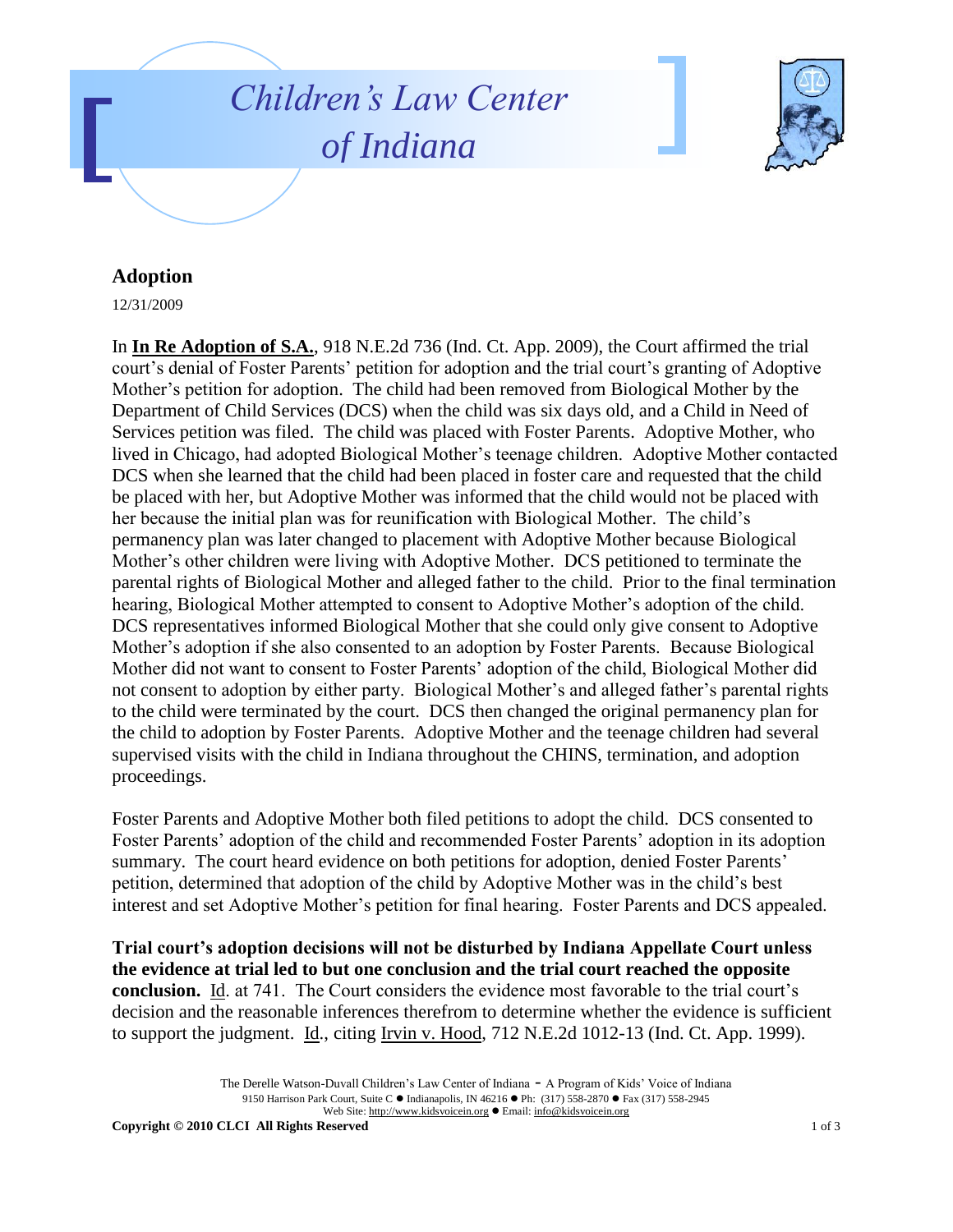**The trial court was not required to include the specific findings of fact and conclusions of law with regard to IC 31-19-11-1 in denying Foster Parents' adoption petition.** Id. at 742. The Court was not persuaded by the claim of Foster Parents and DCS that the adoption decree must be set aside because the trial court's order was devoid of the statutory findings required at IC 31-19-11-1 when an adoption is granted. The Court said that the trial court was clarifying that, as between Foster Parents and Adoptive Mother, adoption by Adoptive Mother was in the child's best interests. The trial court then denied Foster Parents' petition for adoption, and set the matter for a final adoption hearing at a later date. The Court opined that, under these circumstances, the Court could not say that the trial court should have included specific findings of fact and conclusions of law regarding the provisions of IC 31-19-11-1 in denying Foster Parents' adoption petition. Id. at 741-42.

**Adoptive Mother did not need DCS's consent for her petition for the child's adoption to be granted because DCS failed to consent for reasons that were not in the child's best interest.** Id. at 743. The Court was not persuaded by Foster Parents' contention that the adoption decree must be set aside because DCS had consented to Foster Parents' adoption but had not consented to Adoptive Mother's adoption. The Court, quoting Stout v. Tippecanoe County Dep't. of Pub. Welfare, 182 Ind. App. 404, 411, 395 N.E. 2d 444, 448 (1979), stated that the trial court is solely responsible for making the determination of the child's best interest in an adoption, and DCS is not granted the unbridled discretion to refuse consent. S.A. at 742. The Court further noted: (1) DCS initially consented to Adoptive Mother's request for adoption, but later withdrew its consent and consented to Foster Parents' adoption; (2) the DCS case manager could not explain why DCS had withdrawn consent for Adoptive Mother's adoption of the child; (3) the DCS case manager could not identify any information that would warrant the DCS's determination that Adoptive Mother's home might have been inappropriate for the child. Id.

**Adoptive Mother established by clear and convincing evidence that all requirements of the Interstate Compact on Placement of Children (ICPC) were satisfied.** Id. at 744. The Court opined that Foster Parents and DCS had offered no evidence to support their contention that Adoptive Mother was not in compliance with the ICPC. Id. The Court quoted In Re Adoption of Infants H., 904 N.E. 2d 203, 207 (Ind. 2009), in which the Indiana Supreme Court observed that the ICPC is "among the most important safeguards for children whom it is contemplated will be sent to live with adoptive parents in another state." S.A. at 744. The conditions for placement set forth in the ICPC are meant to provide complete and accurate information to the sending state to ensure that children are placed in a safe environment. Id. The Court noted that the trial court issued a subsequent order directing Adoptive Mother to obtain an updated home study and to comply with all requirements of the ICPC after determining that it was in the child's best interests to grant Adoptive Mother's petition for adoption. Id. The Court stated that the Illinois Department of Children & Family Services (IDCFS) had completed two positive home studies on Adoptive Mother in December 2007 and September 2007 and recommended that the child should be placed with Adoptive Mother in a home study conducted in the summer of 2009. The Court opined that the Illinois Department of Children & Family Services' written report filed in the trial court clearly satisfied the requirements that the receiving state (Illinois) notify the

> The Derelle Watson-Duvall Children's Law Center of Indiana - A Program of Kids' Voice of Indiana 9150 Harrison Park Court, Suite C · Indianapolis, IN 46216 · Ph: (317) 558-2870 · Fax (317) 558-2945 Web Site: http://www.kidsvoicein.org · Email: info@kidsvoicein.org